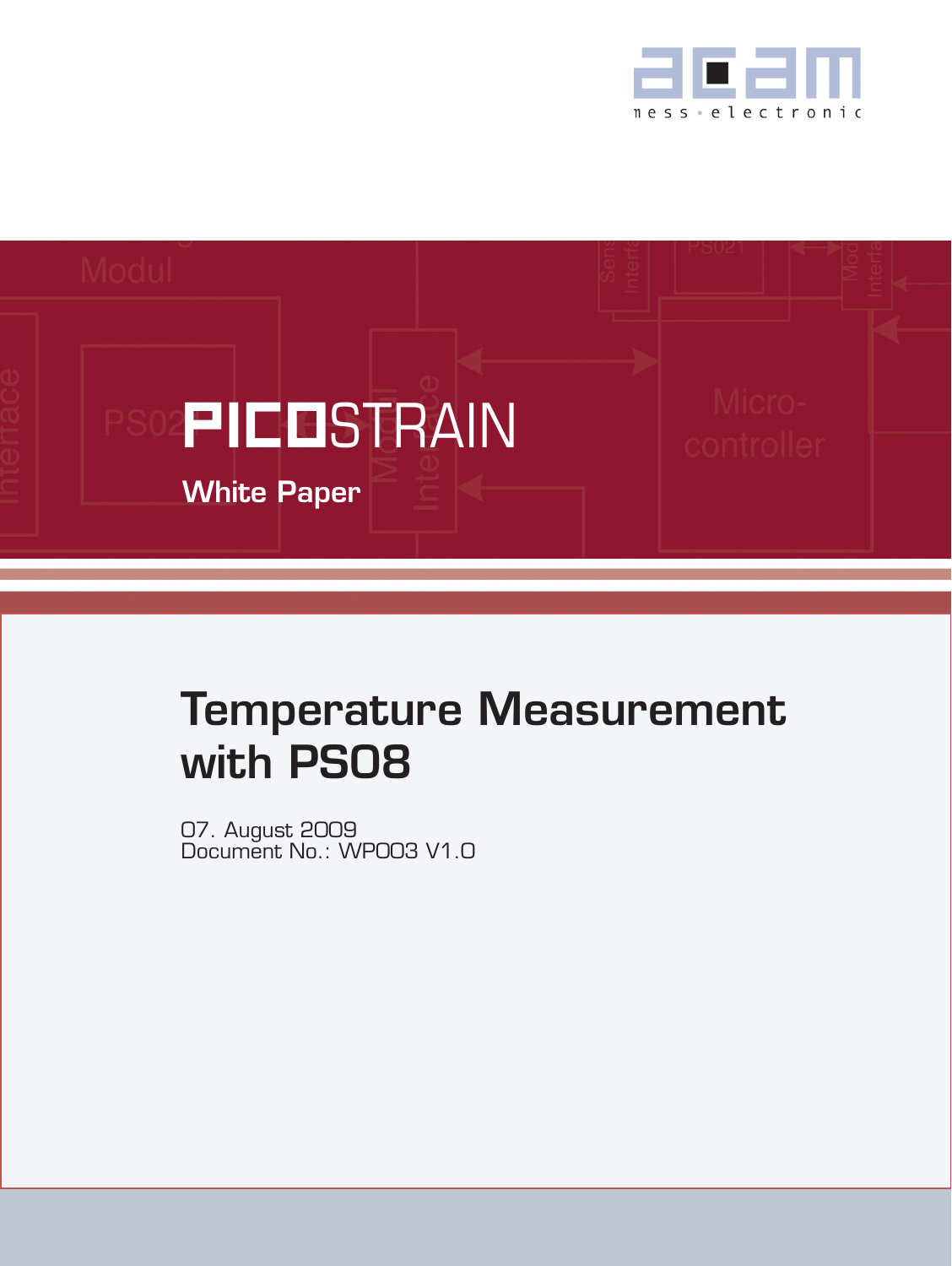

### **Temperature Measurement with PS08 Millikelvin Resolution with only a few Microampere**

What new features can we imagine when talking about temperature measurement? This is well established and many solutions are available. However, there are points, which can be improved and simplified. With PS08 we introduce a solution for platinum sensors that combines a very low current consumption of a few µA with a high resolution of a few mK. Thanks to the minimized current in the sensor the self-heating effect is negligible. The integrated microprocessor can take care of calculating the temperature.

In this white paper we introduce an electronic for measuring the temperature, optionally with display, for a range from -50 °C to 350 °C. It is based on PS08 and offers 3 mK resolution at a current of less than 2 µA into the sensor.

| 1 | <b>Introduction</b>                               | 3                          |                |
|---|---------------------------------------------------|----------------------------|----------------|
|   | 1.1                                               | PSO8 PICOSTRAIN Converter  | $\overline{4}$ |
|   | 1.2                                               | <b>Measuring Principle</b> | $\overline{4}$ |
| 2 | <b>Realization, Variant 1</b>                     |                            | 5              |
|   | 2.1                                               | Configuration of PSO8      | 6              |
|   | 2.2                                               | Program                    | $\overline{7}$ |
|   | 2.3                                               | Results:                   | 8              |
| 3 | <b>Realization, Variant 2 - Minimized circuit</b> |                            | 9              |
|   | 3.1                                               | Configuration of the PSO8  | 10             |
|   | 3.2                                               | Program                    | 10             |
|   | 3.3                                               | Results:                   | 11             |
| 4 | <b>3-Wire Sensors</b>                             |                            | 12             |
| 5 | <b>Multiple channels</b>                          |                            | 13             |
| 6 | <b>Conclusion</b>                                 |                            | 14             |

Autor: Norbert Breyer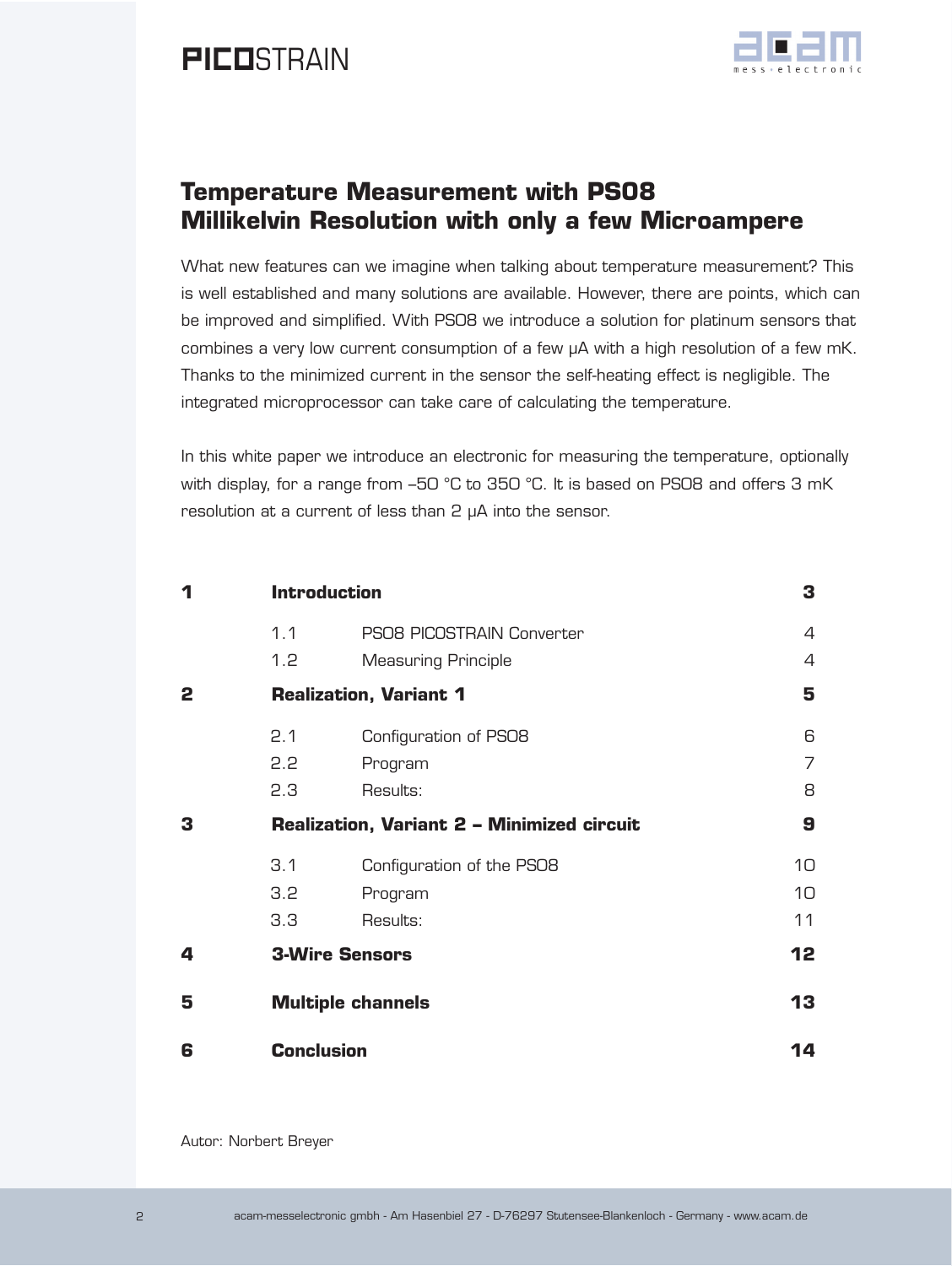

### <span id="page-2-0"></span>**1 Introduction**

The most common sensor types are resistive sensors or thermoelectric sensors. The solution presented here is for resistive sensors only.

These sensors on the fact that metal changes its resistance with temperature. The resistance increases with temperature, the temperature coefficient is positive. The most common material is platinum. It is preferred due to the constant behavior and repeatability. It works at temperatures and is chemically resistant.

The most common types are PT100 (100 Ohm at 0°C) and PT1000 (1000 Ohm at 0°C). The TK is 0.385 Ohm/K for PT1000 or 3.85Ohm/K for PT1000. This relation between resistance and temperature is non-linear. It can be described by a polynomial of 3rd degree:

 $R(t) = Ro(1+At + Bt<sup>2</sup> + C(t-1OO<sup>o</sup>C)t<sup>3</sup>)$  (1)

In the positive temperature range this can be simplified to:

 $R(t) = Ro(1 + At + Bt^2)$  (2)

with A = 3,9083x10-3/°C and B=-5,775x10-7/°C²

There is a variation in precision over the production. That's why manufacturers sort the sensors for various classes of precision (A, B, 1/3DIN B, 1/10DIN B). At 1/3 DIN B the deviation of the sensor at 0°C is specified with 0.1 K, at 100°C with 0.27K. In class  $1/10$  DIN the maximum deviation is reduced to 0.03K at  $0^{\circ}$ C. For higher precision it is necessary to make a multi-point calibration.

Small sensors like chip resistors show a self-heating effect which is in the range of 0.2 K/mW in air. A current of 1 mA into a PT1000 produces 1 mW dissipated power and heats it up by 200 mK. For precision applications it is therefore necessary to keep the measuring current as low as possible. This is more important the smaller the sensors are.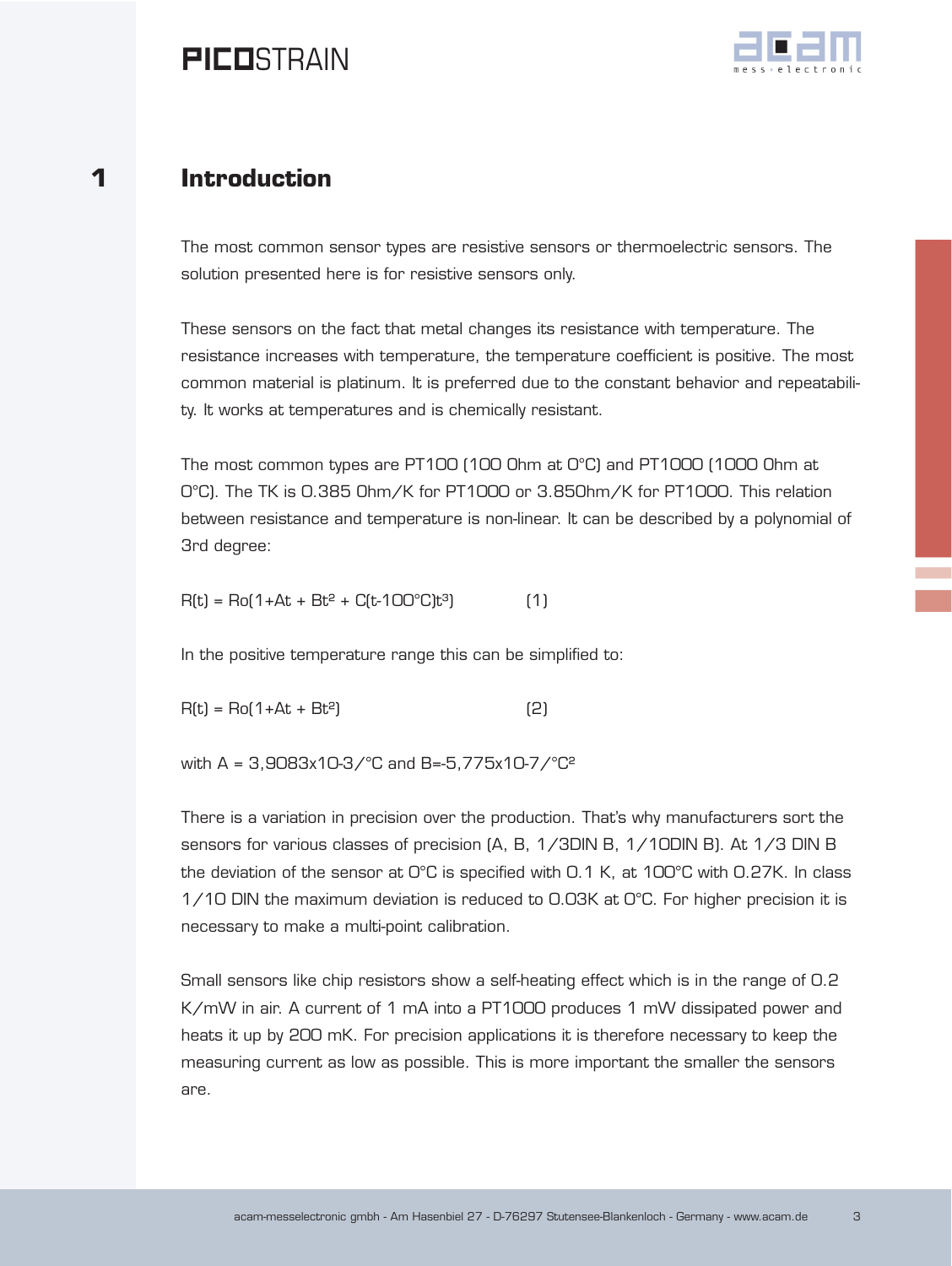

### <span id="page-3-0"></span>**1 Introduction**

### **1.1 PS08 PICOSTRAIN Converter**

PS08 is a system-on-chip solution initially developed for weigh scale applications based on metal strain gauges. It has a PICOSTRAIN converter to measure resistance changes with 29 Bit of resolution. The proprietary 24-Bit CISC controller has access to 3 K ROM and 1 K EEPROM. In combination with the integrated LCD driver the PS08 therefore may be used as single-chip solution for temperature displays. Of course, PS08 can be used just as a converter and communicate with an external microprocessor thanks to the SPI interface.

#### **1.2 Measuring Principle**

PS08 uses the PICOSTRAIN measuring principle. The resistance measurement is transferred into a precision time interval measurement.

A capacitor is discharged alternately through the sensing resistor and a reference resistor. The discharge time is set to typically 5 µs to 150 µs. It is measured with 50 ps RMS resolution (< 1 ps by averaging). The ratio of the discharge time shows the deviation of the sensor resistance relative to the reference resistor. The current into the sensor is defined by the charge that is transported while the capacitor is discharged from Vcc to Vth. The current increases linearly with the update rate.





Figure 1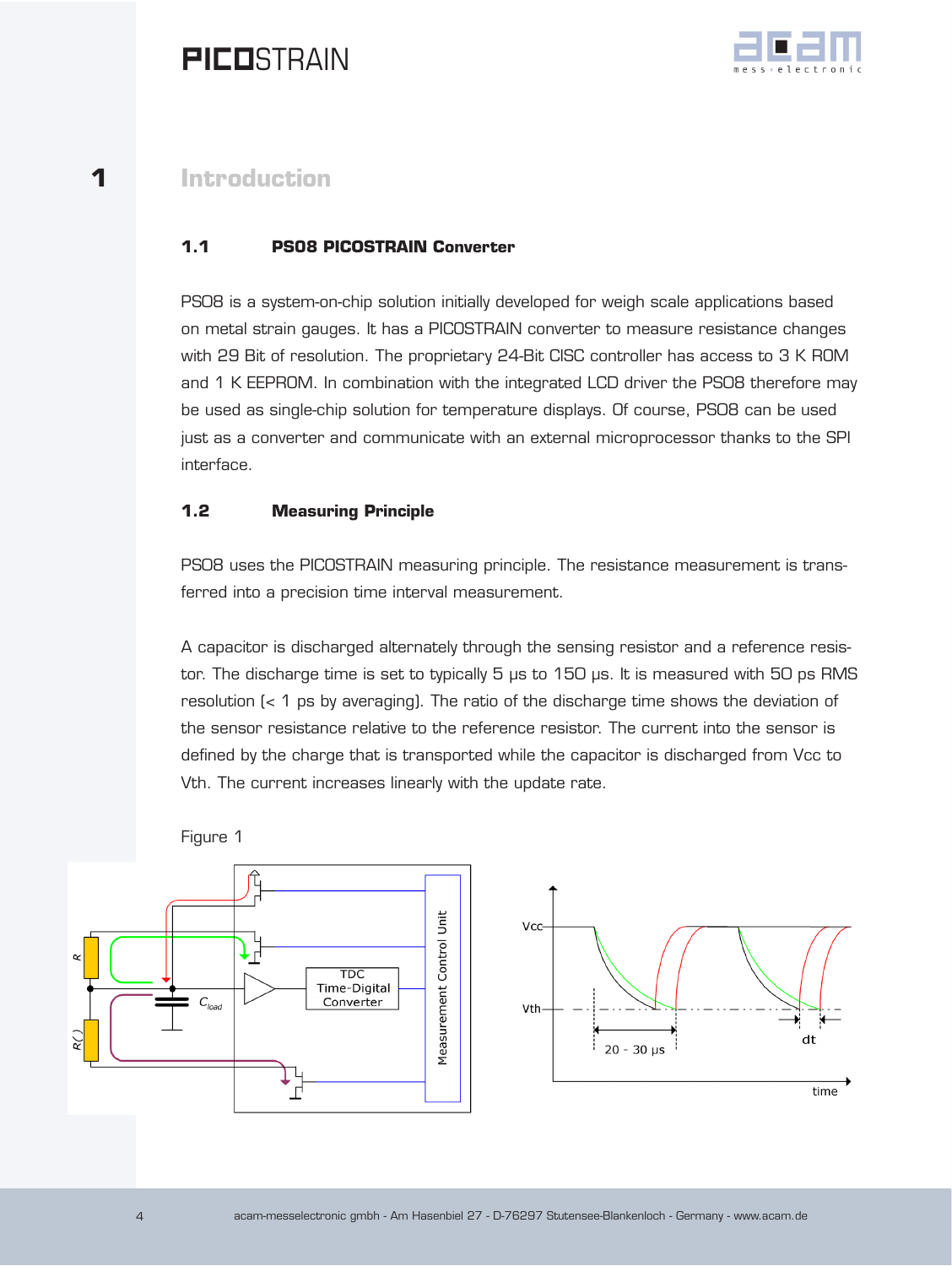

### <span id="page-4-0"></span>**2 Realization, Variant 1**

The following schematics shows the complete circuit for a complete PT1000 temperature electronic with optional display.



#### Figure 2

The PT1000 temperature sensor is compared to the fixed reference resistor Rref. Rref should be very stable, e.g.  $tk = 5$  ppm/K, because its temperature drift effects the measurement result. The two resistors Rsep1 and Rsep2 may be simple metal film resistors. They are needed for correcting the gain error of the PS08 internal comparator. For the oscillator a low cost ceramic resonator should be used. PS08 has 3 separate power supplies that are all at the same voltage but should be decoupled by resistors for noise reduction.

For the discharge capacitor we chose 22 nF. The discharge time is then about 15 µs. We use PS08 with minimum internal averaging, avrate = 2. This means, for a single measurement the capacitor is discharged two times through the temperature sensor and two times through the reference resistor.

In case PT100 should be used it is necessary to add a 50 Ohm series resistor in the common load line of Rsense and Rref. This one guarantees even at low temperatures of–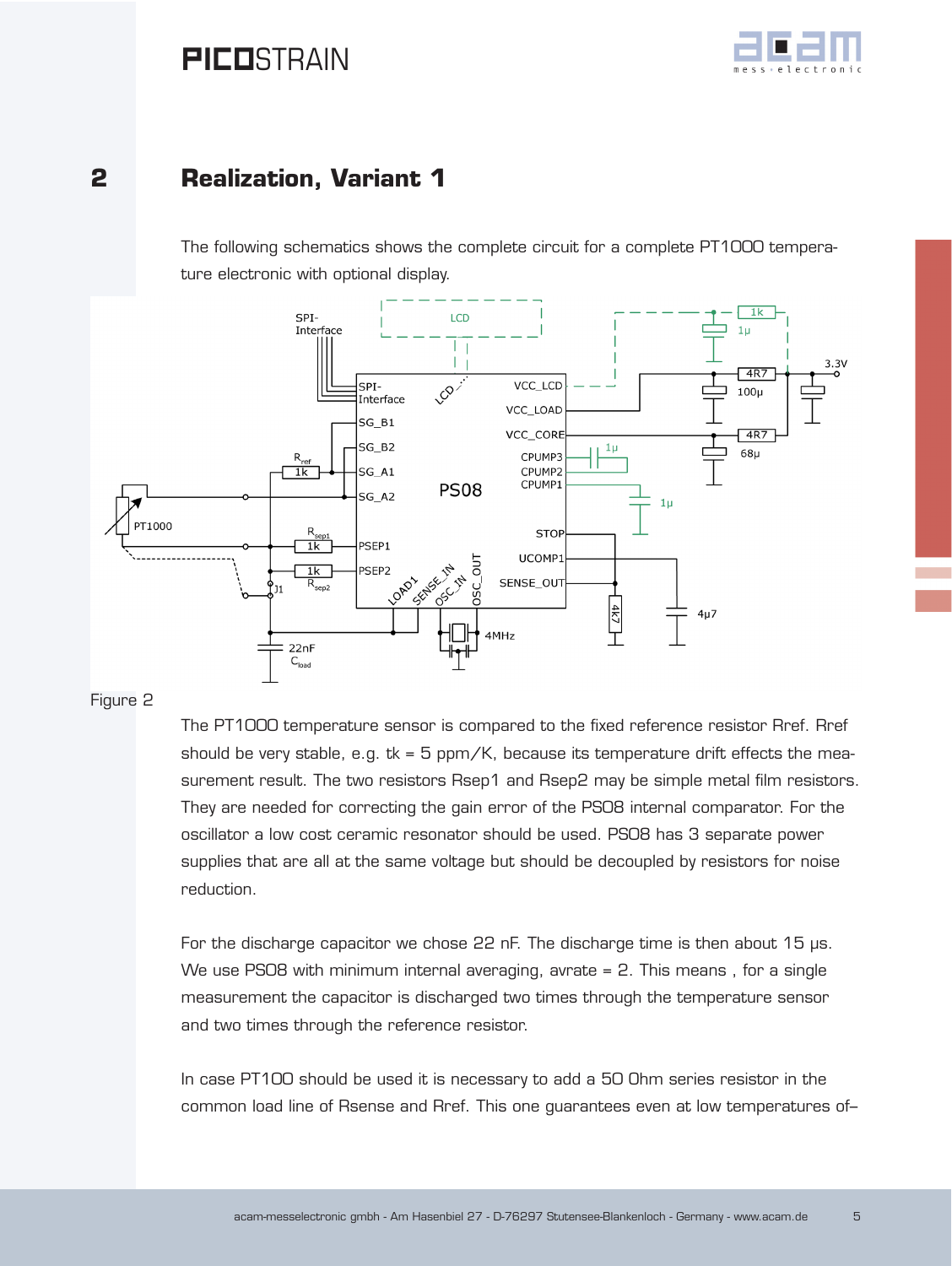

### <span id="page-5-0"></span>**2 Realization Variant 1**

125°C a minimum resistance of 100 Ohm. At lower resistance values the circuit would show non-linearity because of the limited driver power of PS08.

Thanks to the very good power supply rejection ratio (PSRR) of the PS08 it is possible to operate it directly from a battery without a voltage regulator.

### **2.1 Configuration of PS08**

We configured PS08 for this temperature measurement in Single Conversion Mode, measurement range 2. In this mode the 4 MHz oscillator is active only during the measurement. As we use a ceramic oscillator with a short settling time it is sufficient to set the delay for the discharge time measurement to the smallest value 100 µs.

single\_conversion = 1  $messb2 = 1$  $bridge = 1$ sel\_start\_osz = 2

The cycle time (time between to discharge cycles) is set by means of the conversion counter to  $75*2 \mu s = 150 \mu s$ .

```
tdc_conv_cnt = 75
```
The internal comparator is also active only during the measurement.

sel\_compint = 1 con  $comp = 1$ sense\_discharge = 1

The internal multiplication factor is set to 0.1 to handle the big span of the temperature sensor.

Mult  $Hb1 = 0,1$ 

The Mult\_pp factor which corrects the comparator delay is set to 1.28.

The LCD driver is set to charge pump operation. As the voltage of the battery might vary strongly it is necessary to provide a regulated voltage to the LCD. Further LCD settings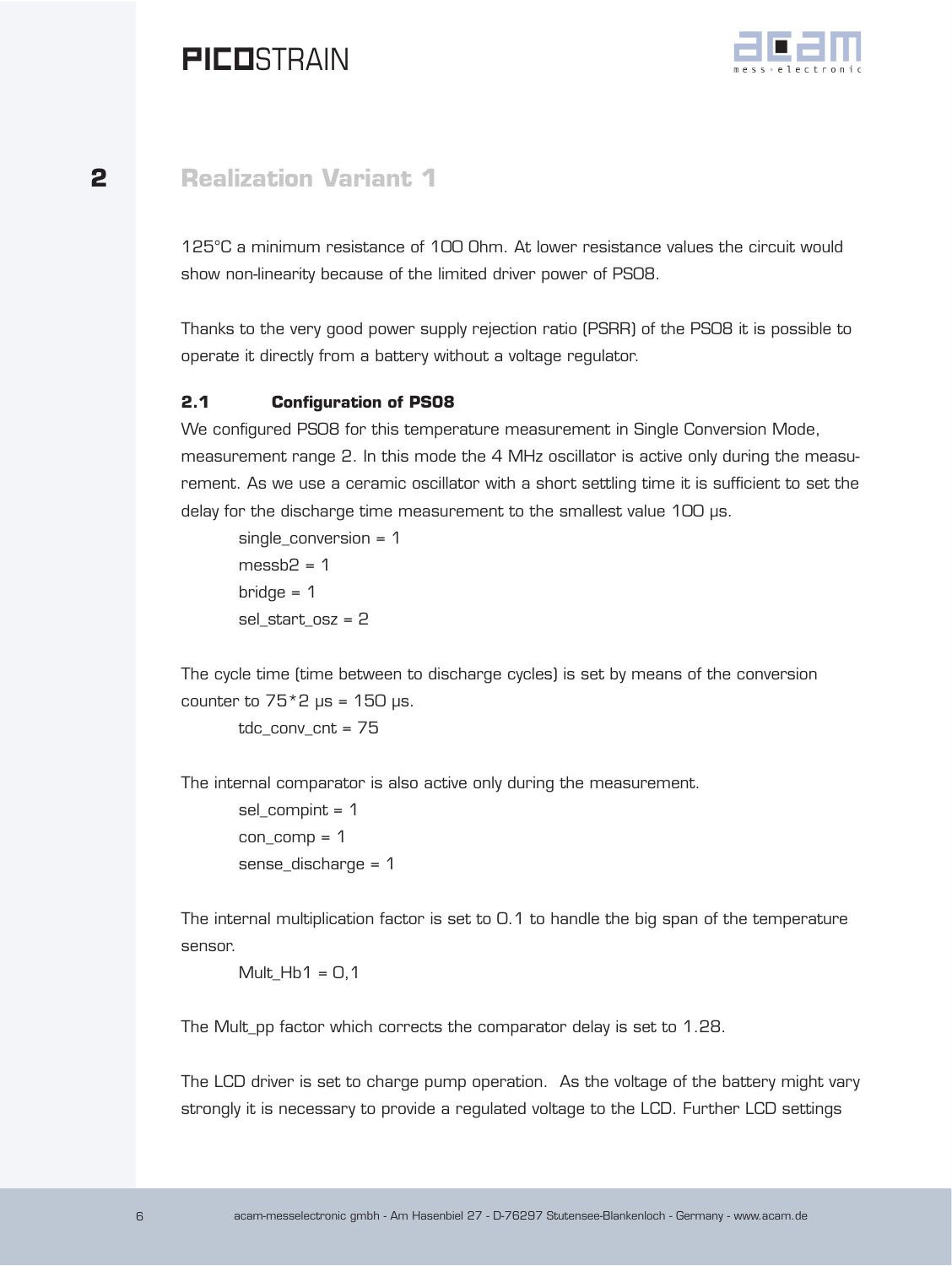

### <span id="page-6-0"></span>**2 Realization Variant 1**

have to be selected according to the LCD technical specification.  $\text{Icd}$  directdrive =  $\text{O}$ 

### **2.2 Program**

The PSO8 calculates as a raw result the ration  $(t2-t1)/(t2+t1)$ . With symmetrical sensors this would give simply the relative variation of the sensor resistance dR/R. With only one variable resistor the calculation introduces a non-linearity that has to be corrected in the program. Therefore, in a first step the program is linearized. The calculation is the following:

$$
R = \left(\frac{100000 + HB0}{100000 - HB0} - 1\right) * 1000\Omega = \frac{2HB0}{100000 - HB0} * 1000\Omega
$$
 (3)

At temperatures below 0°C we correct the resistance value by the factor  $R(t) = Ro(1+At + Bt^2 + C(t-100^{\circ}C)t^3)$ . In the range from–50°C to 0°C the maximum error after this correction is 40 m $\Omega$  with PT1000.

Now we have the correct resistance in Ohm. in the next step we can calculate the temperature by means of formula (4). Therefore we rearrange formula (2):

$$
T(R) = -\frac{A}{2B} + \frac{1}{2B} \sqrt{A^2 - 4B * \left(1 - \frac{R(T)}{R}\right)}
$$
  
T[m*Kelvin*] = 3367879 - 1723.57352 \*  $\sqrt{4398345 - 5.8019 * R(T)}$  (4)

As we want to use all 24 Bit as far as possible we use bitwise shift operations. The square root is calculated according the Newton method:

$$
\left(\,X_{n+1}=\frac{1}{2}\left(\frac{X_0}{X_n}+X_n\right)\,\right)
$$

By selecting a good start point (x0) it is possible to stop the root calculation after 5 steps without loosing resolution.

At the end of this procedure the temperature in millikelvin is available and can be displayed on the LCD.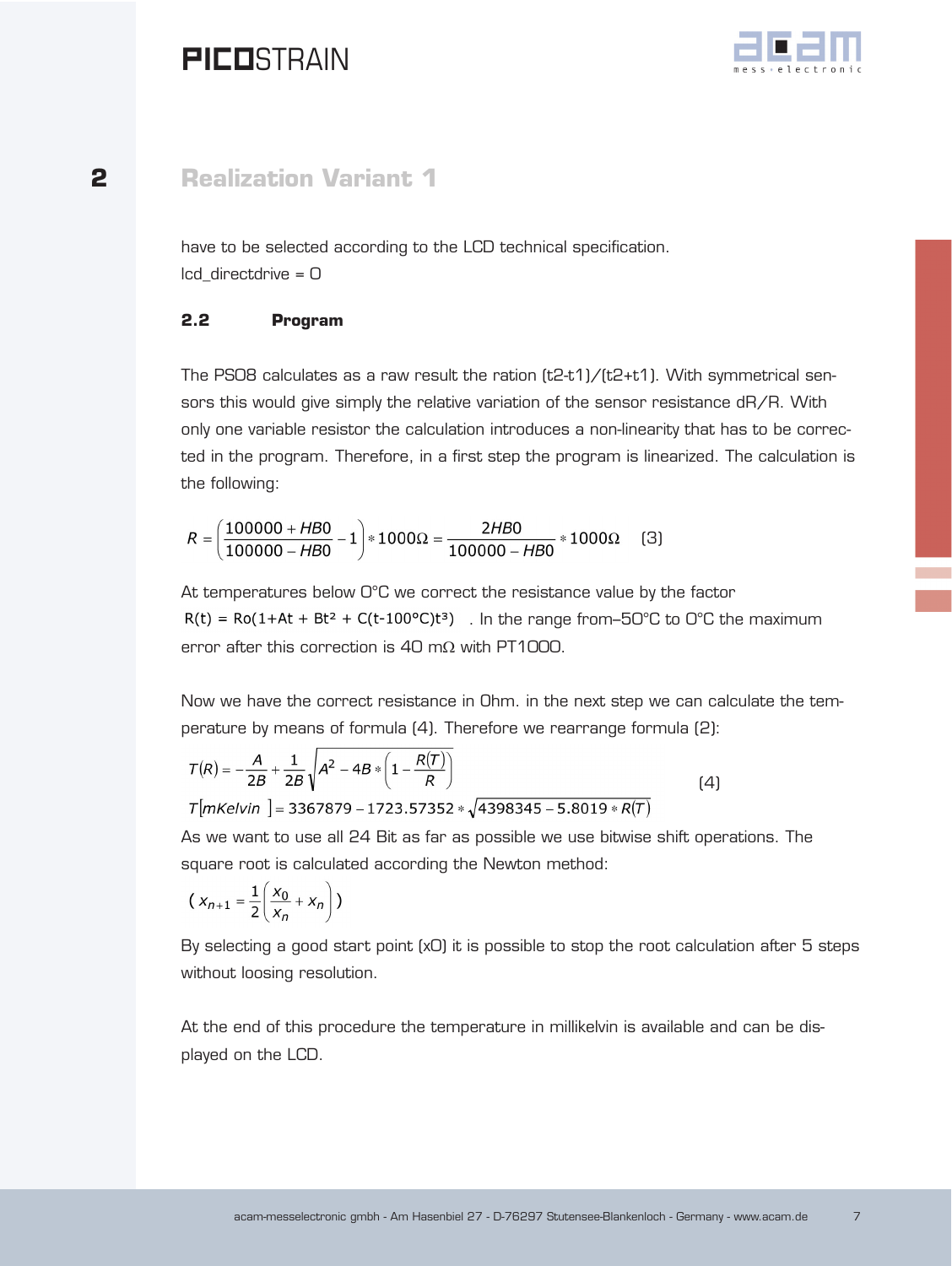

### <span id="page-7-0"></span>**2 Realization Variant 1**

### **2.3 Results:**

#### **Current Consumption**

The trigger level of the internal comparator is at about 1,6 V, approximately half the supply voltage. During one capacitor discharge we see about 1,7 V \* 22 nF = 37,4 nC flowing through the resistor. At two measurements per second with two discharge cycles at the sensor the total current into the PT1000 sensor is therefore only 150 nA. The power dissipation in the sensor and as a consequence, its self-heating, can be absolutely neglected.

The complete electronic needs at 2 Hz update rate about 12 µA, but already 6 µA thereof are needed for the LCD which is continuously on. When being used just as a converter the complete electronic needs only 6 µA, split in about 2 µA base current and 2.2 µA per measurement.

#### **Resolution**

The resolution of the measurement is about 0,25 mΩ RMS or 1,5 mΩ Peak-to-Peak. This corresponds to more than 20 effective bits. When recalculating temperature the converter easily reaches 1 mK resolution. The display in Kelvin is limited not by the measurement precision but by the mathematical operations and rounding errors. The program described here offers a resolution in temperature display of 3 mK. In case of a limited temperature range the resolution can be improved to 1 mK by code optimization.

#### **Temperature Drift of the Circuit**

The drift of the PS08 electronic, without sensor, with is respect to gain and offset was measured in the temperature range –10 °C to +80 °C and a resistance span of 800 Ohms. It is less than 1 ppm F.S./°C.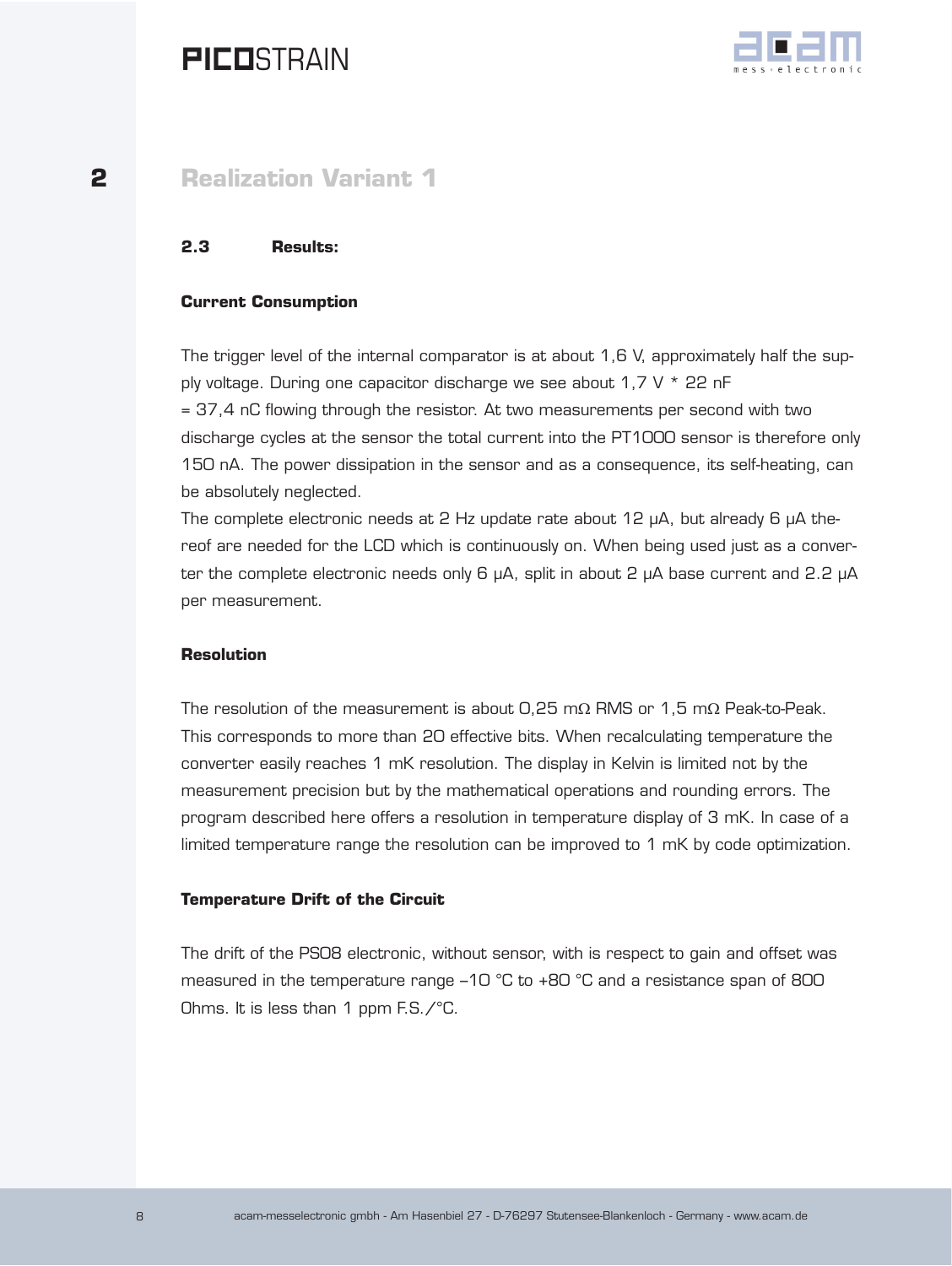

### <span id="page-8-0"></span>**3 Realization, Variant 2 – Minimized circuit**

The circuit can be further simplified if a lower resolution is accepted. A major step is the reduction of the discharge time to 5 µs. Then, the PS08 can be operated in measurement range 1 and a 4 MHz reference is no longer needed. A further step is to neglect the internal comparator and to use just the internal Schmitt trigger instead. This saves another resistor and capacitors. The blocking capacitors are reduced to the minimum acceptable. The circuit looks now as follows:



#### Figure 3

The circuit is reduced to only 9 components (without display). This way it is possible to make a very small and compact PCB.

Due to the smaller discharge capacitor the cable between electronic and sensor and the related parasitic capacities will have a higher effect on the measurement. The measurement is more sensitive to variations in the cable. We therefore recommend to use this circuit only in applications with short distances between electronic and sensor.

For the discharge capacitor we select 5.6 nF and get about 5 µs discharge time. PS08 is operated with lowest averaging level, avrate = 2. For a single measurement the sensor and the reference are discharging two times each.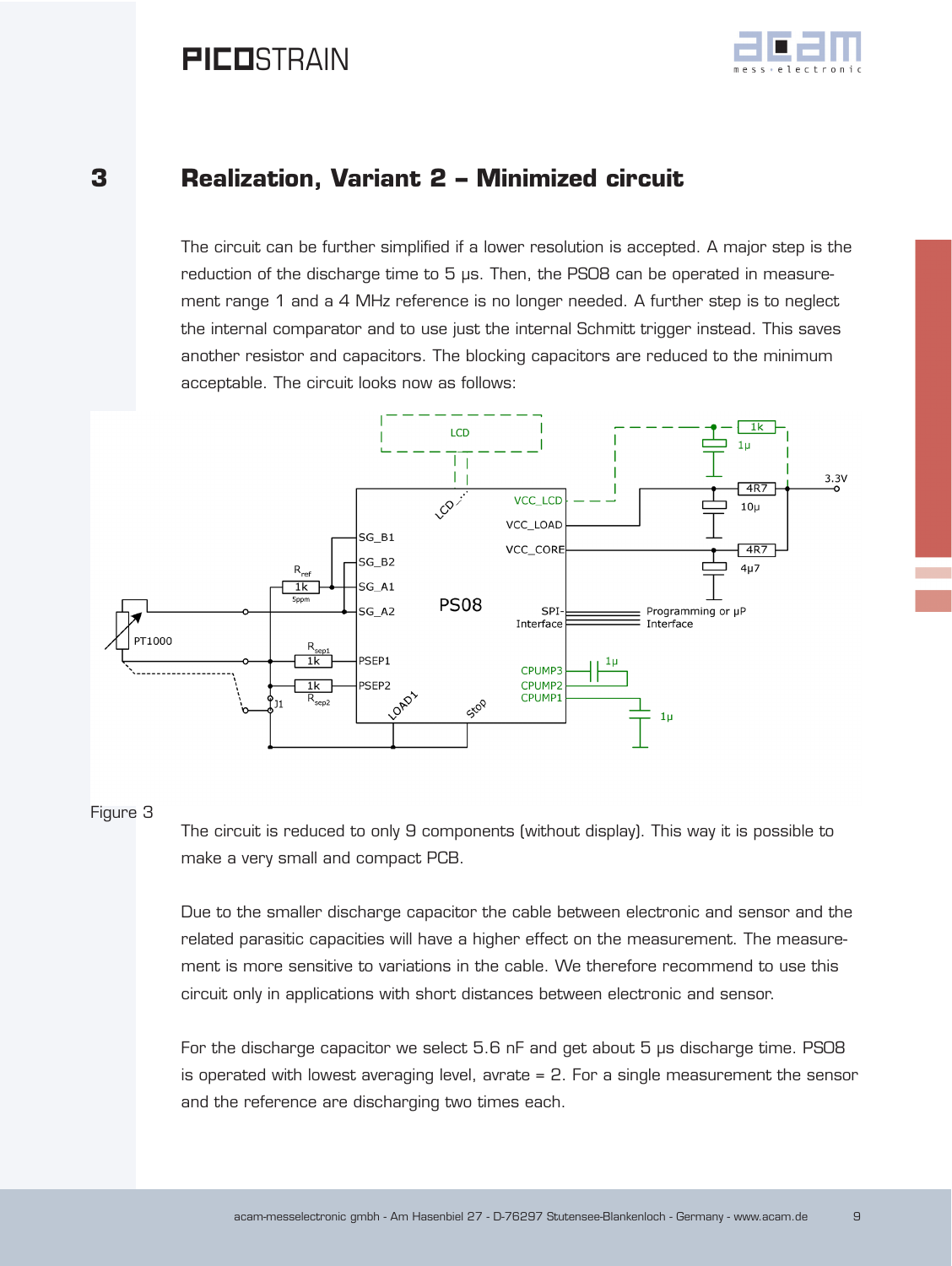

### <span id="page-9-0"></span>**3 Realization Variant 2 - Minimized**

Again, in case of PT100 it is necessary to add a 50 Ohm series resistor to the common load line. We can again drive the circuit directly from the battery without voltage regulation.

### **3.1 Configuration of the PS08**

The PS08 is configured for measurement range 1, Single Conversion Mode. In this mode we use the internal 10 kHz Oscillator.

```
single_conversion = 1
messb2 = 0bridge = 1sel start osz = 0
```
The cycle time (time between two discharges) is set to the lowest value, 100 µs. tdc conv  $cnt = 1$ 

As we use only the Schmitt trigger we can switch off the comparator.

sel compint =  $1$ con\_comp = 0 sense\_discharge = 0

The Mult\_pp factor is adjusted to the Schmitt trigger and set to 1.55.

The multiplication factor for the raw result is set to 0.1 to handle the wide span of the sensor.

 $Mult_Hb1 = 0,1$ 

The LCD driver is set to charge pump operation. As the voltage of the battery might vary strongly it is necessary to provide a regulated voltage to the LCD. Further LCD settings have to be selected according to the LCD technical specification.  $\text{Icd}$  directdrive =  $\text{O}$ 

#### **3.2 Program**

There are no changes compared to variant 1.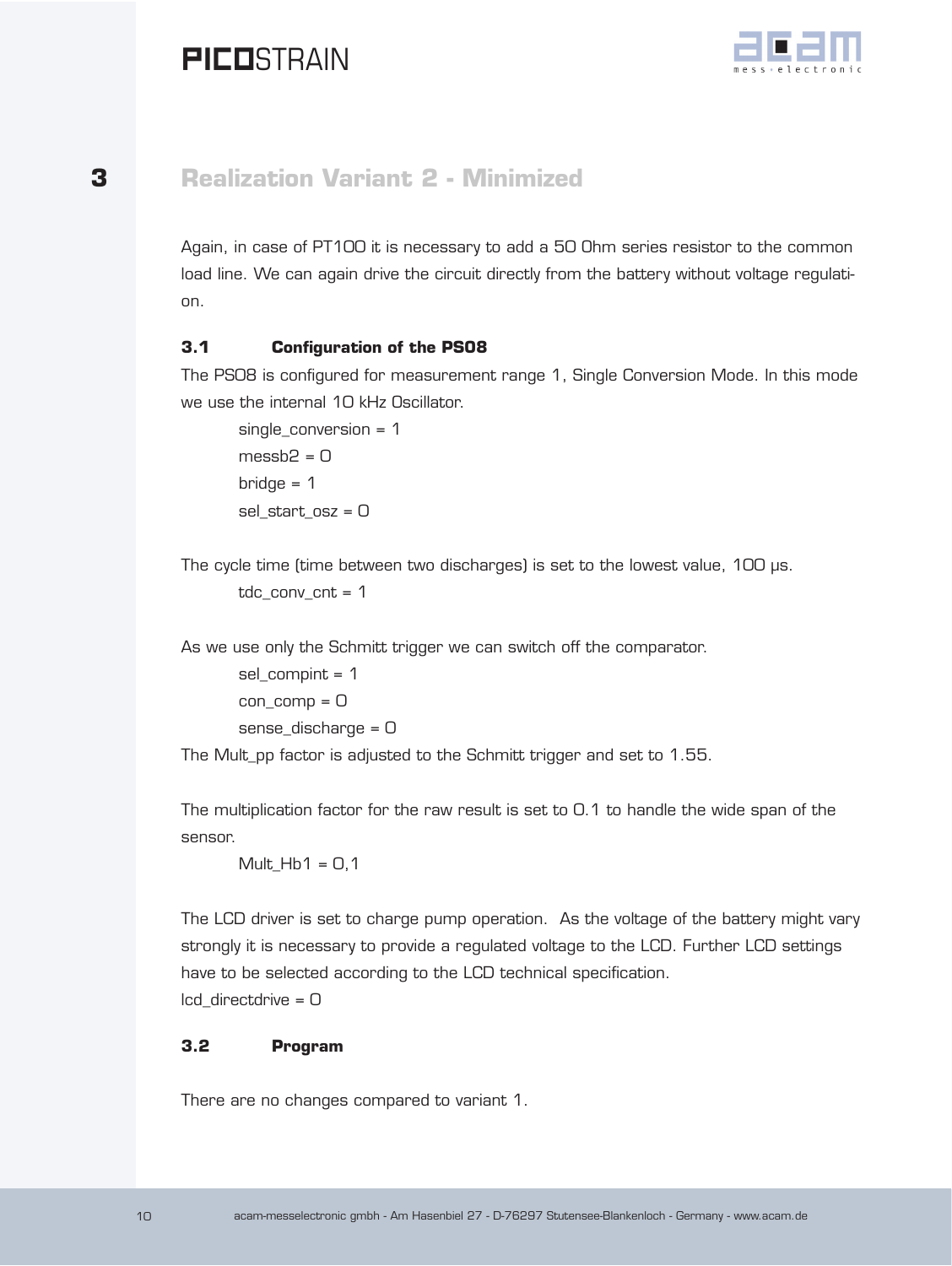

### <span id="page-10-0"></span>**3 Realization Variant 2 - Minimized**

### **3.3 Results:**

#### **Current consumption**

The trigger level of the internal Schmitt trigger is about 0.8 V. At 3.3 V supply voltage we see during one discharge about  $2.5 V * 22 nF = 55 nC$  flowing in the sensor. At two measurements per second, each with two discharges into the PT1000, the current into the sensor is 220 nA only. The power dissipation in the sensor is  $<$  1 nW. Having a platinum chip sensor with 0,15 K/mW in air still shows a negligible self heating effect. The current into the sensor increases linearly with the update rate.

The complete electronic needs about 8  $\mu$ A at 2 Hz update rate, where already 6  $\mu$ A are needed for the LCD. When used as a pure converter circuit without display then the total current is only 2 µA at 2 Hz or 5 µA at 5 Hz.

#### **Resolution**

The resolution of the measurement with this reduced circuit is about 3 mΩ RMS or 15 mΩ Peak-to-Peak. This is more than 18 effective bits. When calculating temperature we still get 4 mK rms resolution.

#### **Temperature Drift of the Electronic**

The temperature drift of the electronic (offset and gain) is < 1 m $\Omega$ /°C and therefore again very good.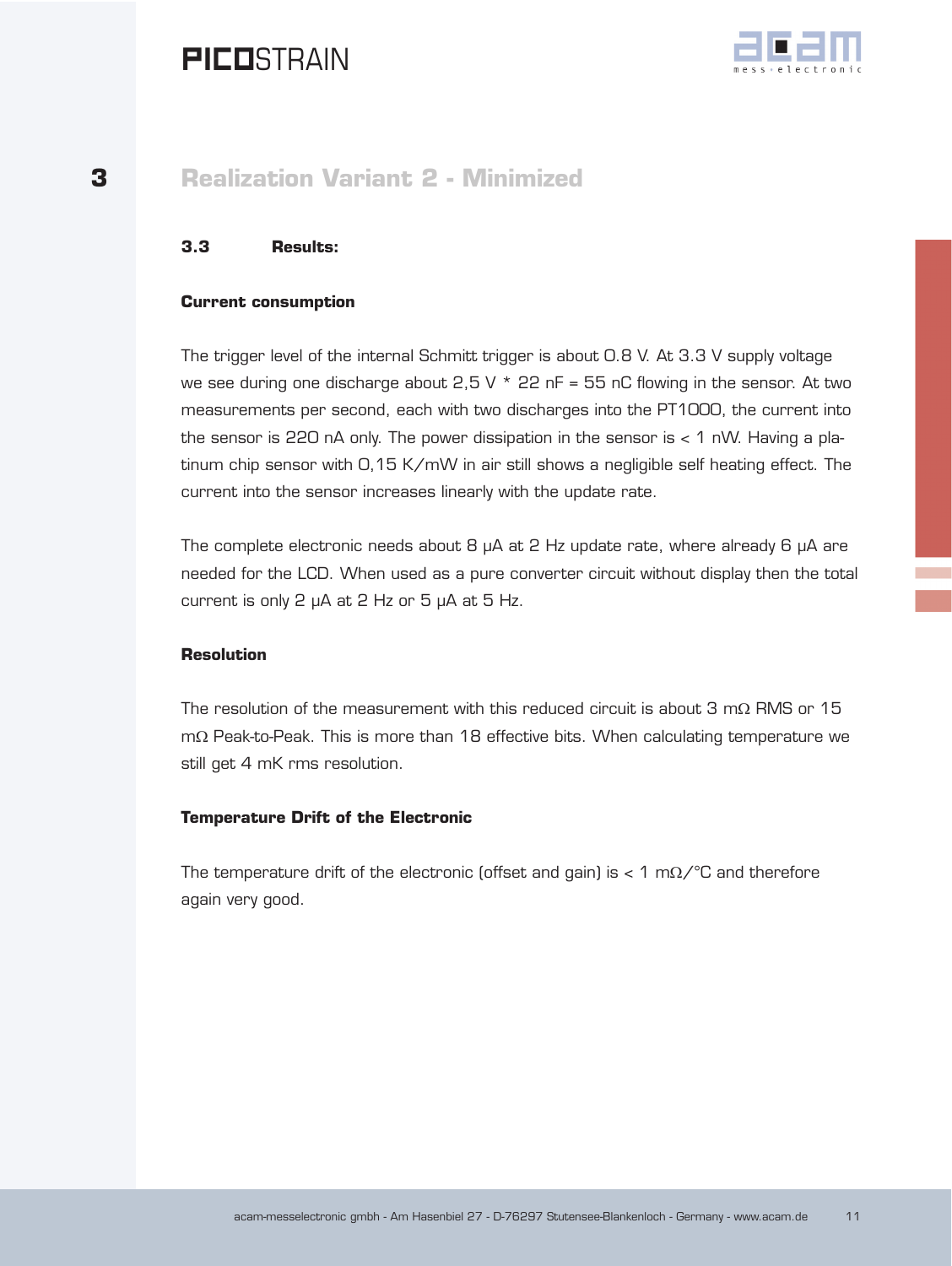

### <span id="page-11-0"></span>**4 3-Wire Sensors**

PS08 can also handle sensors with 3 wires. They are typically used to reduced the influence of the cable resistance on the measurement result. This may be necessary especially for longer cables. The cable resistance directly affects the measurement result. The critical point is that the cable resistance varies with temperature which can no longer be corrected by calibration.

For the PICOSTRAIN measuring principle the variation of the cable resistance has the same effect as the change of the comparator delay. For the last PS08 has included a correction measurement procedure. With the right wiring it is now possible to correct the cable resistance together with the comparator delay. Variations of the cable resistance can be suppressed by this method by a factor of 1/1000. A variation of the cable resistance of 1 Ohm therefore changes the measurement result by only 1 mΩ.

The following picture shows the measurement paths in a 3-wire circuit. In above figures jumper J1 needs to be removed and the third wire has to be connected like the dotted line.



#### Figure 4

The 3-wire method assumes that the three wires have the same resistance and the same temperature drift. Differences in temperature drift of the wires can not be corrected and remain as an error.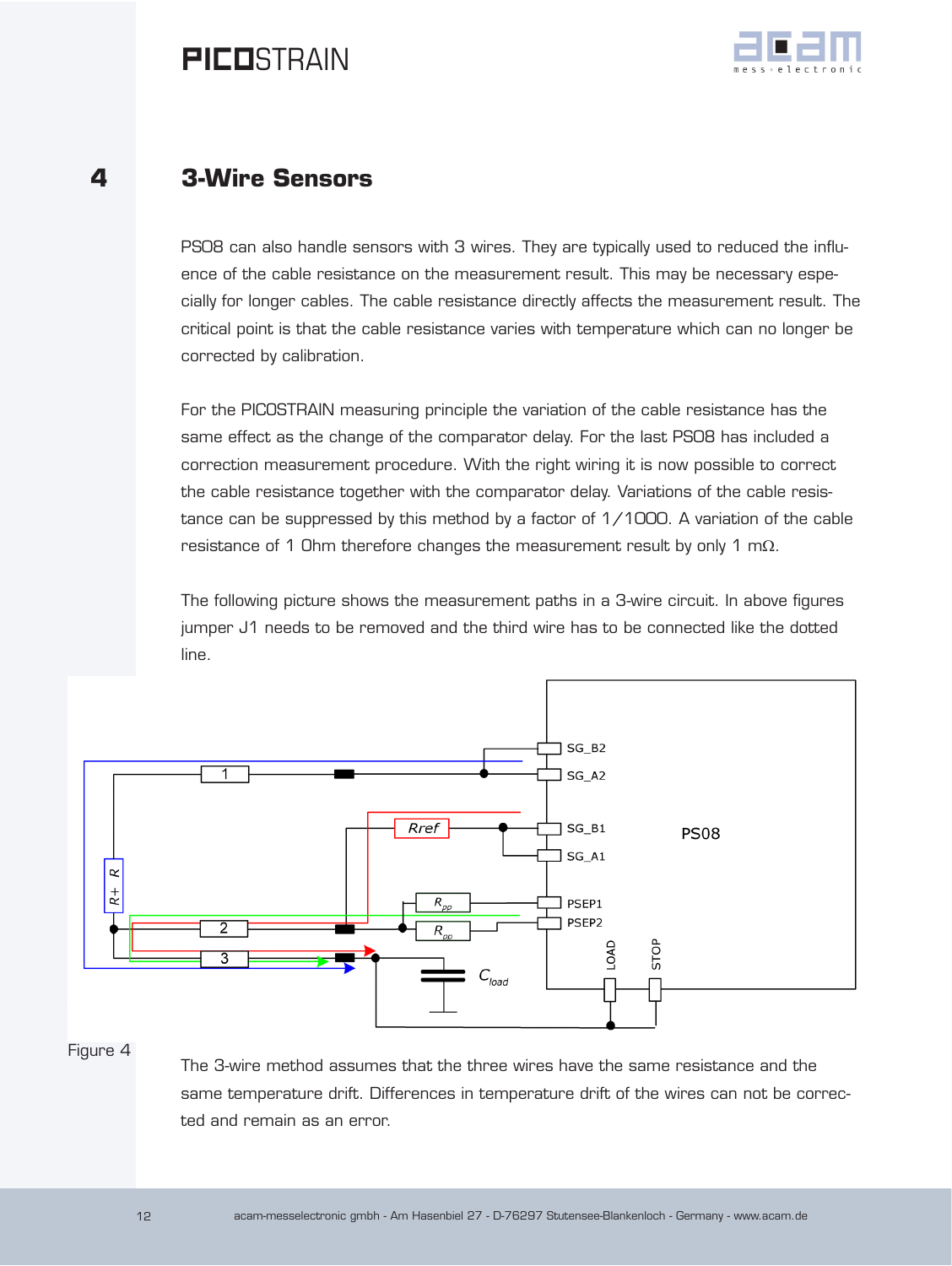

### <span id="page-12-0"></span>**5 Multiple channels**

With PSO8 it is possible to measure up to 4 sensors. The configuration is done in register 0 setting the value bridge[1:0] = 3. PS08 measures now four half bridges with each measurement and we use one and the same reference for all half bridges.



Figure 5